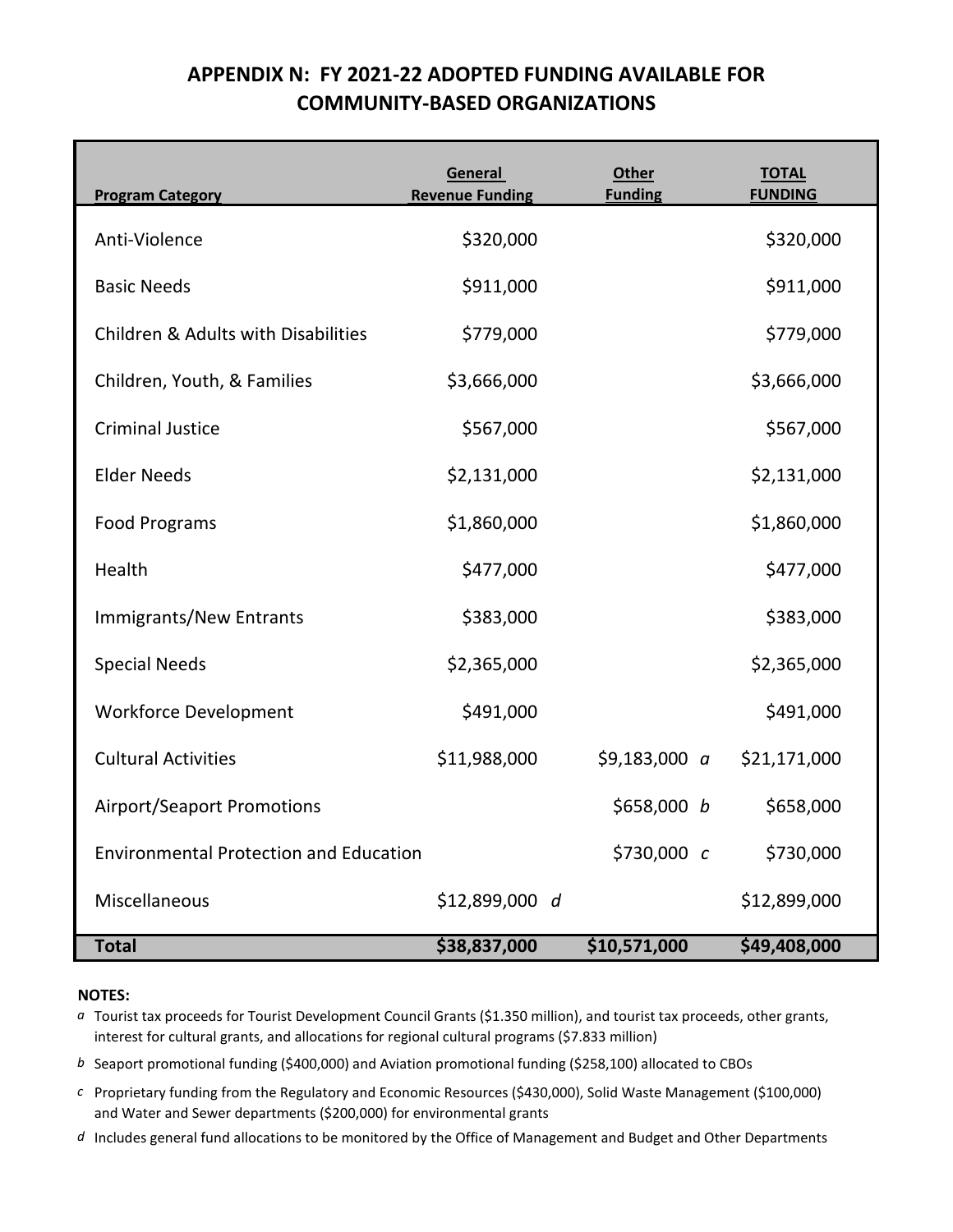#### **FY 2021‐22 FUNDING FOR COMMUNITY‐BASED ORGANIZATIONS**

| <b>Organization Name</b>                                                                                                | Category                            |    | Amount  |
|-------------------------------------------------------------------------------------------------------------------------|-------------------------------------|----|---------|
| Boys & Girls Clubs of Miami-Dade, Inc.                                                                                  | Anti-Violence                       | \$ | 60,000  |
| Center for Family and Child Enrichment, Inc.                                                                            | Anti-Violence                       | \$ | 200,000 |
| Cuban American Bar Association Pro Bono Project, Inc.                                                                   | Anti-Violence                       | \$ | 60,000  |
|                                                                                                                         |                                     | \$ | 320,000 |
|                                                                                                                         |                                     |    |         |
| Branches, Inc.                                                                                                          | <b>Basic Needs</b>                  | \$ | 51,000  |
|                                                                                                                         |                                     |    |         |
| Casa Valentina, Inc.                                                                                                    | <b>Basic Needs</b>                  | \$ | 210,000 |
| Catalyst Miami, Inc. (formerly Human Services Coalition of Miami-Dade County, Inc.)                                     | <b>Basic Needs</b>                  | \$ | 236,000 |
| Catholic Charities of the Archdiocese of Miami, Inc.                                                                    | <b>Basic Needs</b>                  | \$ | 52,000  |
| Family Action Movement Network, Inc. (formerly Fanm Ayisyen Nan Miyami, Inc.)                                           | <b>Basic Needs</b>                  | \$ | 20,000  |
| Feeding South Florida, Inc.                                                                                             | <b>Basic Needs</b>                  | \$ | 51,000  |
| Haitian Neighborhood Center, Sant La, Inc.                                                                              | <b>Basic Needs</b>                  | \$ | 51,000  |
| Legal Services of Greater Miami, Inc.                                                                                   | <b>Basic Needs</b>                  | \$ | 37,000  |
| Richmond Height <b>s</b> Community Association, Inc.                                                                    | <b>Basic Needs</b>                  | \$ | 32,000  |
| The Coalition of Florida Farmwork Organizations, Inc.                                                                   | <b>Basic Needs</b>                  | \$ | 51,000  |
| Voices for Children Foundation, Inc.                                                                                    | <b>Basic Needs</b>                  | \$ | 25,000  |
| YWCA of Greater Miami-Dade, Inc.                                                                                        | <b>Basic Needs</b>                  | Ś. | 95,000  |
|                                                                                                                         |                                     | \$ | 911,000 |
|                                                                                                                         |                                     |    |         |
|                                                                                                                         |                                     |    |         |
| Best Buddies International, Inc.                                                                                        | Children & Adults with Disabilities | \$ | 115,000 |
| CCDH, Inc.                                                                                                              | Children & Adults with Disabilities | \$ | 115,000 |
| Center for Independent Living of South Florida, Inc.                                                                    | Children & Adults with Disabilities | \$ | 269,000 |
| Family Action Movement Network, Inc. (formerly Fanm Ayisyen Nan Miyami, Inc.)                                           | Children & Adults with Disabilities | \$ | 24,000  |
| Hearing and Speech Center of Florida, Inc.                                                                              | Children & Adults with Disabilities | \$ | 27,000  |
| Jewish Community Services of South Florida, Inc.                                                                        | Children & Adults with Disabilities | \$ | 46.000  |
| Public Health Trust of Miami-Dade County                                                                                | Children & Adults with Disabilities | \$ | 24,000  |
| Spinal Cord Living-Assistance Development, Inc. (SCLAD)                                                                 | Children & Adults with Disabilities | \$ | 54,000  |
|                                                                                                                         |                                     |    |         |
| The Association for Development of the Exceptional, Inc. (A.D.E)                                                        | Children & Adults with Disabilities | \$ | 105,000 |
|                                                                                                                         |                                     | \$ | 779,000 |
|                                                                                                                         |                                     |    |         |
| Alliance for Musical Arts Productions, Inc.                                                                             | Children, Youth & Families          | \$ | 4,000   |
| Amigos Together For Kids, Inc.                                                                                          | Children, Youth & Families          | \$ | 35,000  |
| Be Strong International, Inc. (formerly Abstinence Between Strong Teens International, Inc.) Children, Youth & Families |                                     | \$ | 17,000  |
| Belafonte Tacolcy Center, Incorporated                                                                                  | Children. Youth & Families          | \$ | 28,000  |
| Big Brothers Big Sisters of Greater Miami, Inc.                                                                         | Children, Youth & Families          | \$ | 26,000  |
|                                                                                                                         |                                     |    |         |
| Breakthrough Miami, Inc.                                                                                                | Children, Youth & Families          | \$ | 117,000 |
| Center of Information & Orientation, Inc.                                                                               | Children, Youth & Families          | \$ | 48,000  |
| Centro Mater Child Care Services, Inc.                                                                                  | Children, Youth & Families          | \$ | 46,000  |
| Coconut Grove Cares, Inc.                                                                                               | Children, Youth & Families          | \$ | 10,000  |
| Common Threads, Inc.                                                                                                    | Children, Youth & Families          | \$ | 60,000  |
| Concerned African Women, Inc.                                                                                           | Children, Youth & Families          | \$ | 281,000 |
| Epilepsy Florida, Inc. (formerly Epilepsy Foundation of Florida, Inc.)                                                  | Children, Youth & Families          | \$ | 34,000  |
| Family Action Movement Network, Inc. (formerly Fanm Ayisyen Nan Miyami, Inc.)                                           | Children, Youth & Families          | \$ | 85,000  |
| Family Resource Center of South Florida, Inc.                                                                           | Children, Youth & Families          | \$ | 28,000  |
| Florida Venture Foundation, Inc.                                                                                        | Children, Youth & Families          | \$ | 87,000  |
| Foster Care Review, Inc.                                                                                                | Children, Youth & Families          | \$ | 36,000  |
| Foundation of Community Assistance and Leadership, Inc.                                                                 | Children, Youth & Families          | \$ | 35,000  |
|                                                                                                                         |                                     | \$ |         |
| Girl Scout Council of Tropical Florida, Inc.                                                                            | Children, Youth & Families          |    | 24,000  |
| Hearing and Speech Center of Florida, Inc.                                                                              | Children, Youth & Families          | \$ | 24,000  |
| Hispanic Coalition, Corp.                                                                                               | Children, Youth & Families          | \$ | 70,000  |
| KIDCO Creative Learning, Inc. (formerly KIDCO Child Care Inc.)                                                          | Children, Youth & Families          | \$ | 24,000  |
| Latinos United in Action Center, Inc.                                                                                   | Children, Youth & Families          | \$ | 22,000  |
| awyers for Children America, Inc.                                                                                       | Children, Youth & Families          | \$ | 51,000  |
| eisure City/ Modello Optimist Club of Florida, Inc.                                                                     | Children, Youth & Families          | \$ | 18,000  |
| Little Haiti Optimist Club, Inc                                                                                         | Children, Youth & Families          | \$ | 50,000  |
| Llirraf'O, Inc.                                                                                                         | Children, Youth & Families          | \$ | 174,000 |
| Miami Children's Initiative, Inc.                                                                                       | Children, Youth & Families          | \$ | 57,000  |
| Miami City Ballet, Inc.                                                                                                 | Children, Youth & Families          | \$ | 130,000 |
| Miami Northside Optimist Club, Inc.                                                                                     | Children, Youth & Families          | \$ | 9,000   |
| Mujeres Unidas en Justicia Educacion Y Reforma, Inc.                                                                    | Children, Youth & Families          | \$ | 101,000 |
|                                                                                                                         |                                     | \$ | 49,000  |
| Multi-Ethnic Youth Group Association, Inc.                                                                              | Children, Youth & Families          |    |         |
| Omega Activity Center Foundation, Inc.                                                                                  | Children, Youth & Families          | \$ | 19,000  |
| Overtown Youth Center, Inc.                                                                                             | Children, Youth & Families          | \$ | 99,000  |
| Palmetto Raiders Youth Development Club, Inc.                                                                           | Children, Youth & Families          | \$ | 7,000   |
| Rainbow Community Development Corporation                                                                               | Children, Youth & Families          | \$ | 35,000  |
| Reading and Math, Inc.                                                                                                  | Children, Youth & Families          | \$ | 313,000 |
| Regis House, Inc.                                                                                                       | Children, Youth & Families          | \$ | 113,000 |
| Richmond Perrine Optimist Club, Inc. of Miami, FL                                                                       | Children, Youth & Families          | \$ | 185,000 |
| South Florida Youth Symphony, Inc.                                                                                      | Children, Youth & Families          | \$ | 6,000   |
| St. Alban's Day Nursery, Inc.                                                                                           | Children, Youth & Families          | \$ | 33,000  |
| Teen Up-ward Bound, Incorporated                                                                                        | Children, Youth & Families          | \$ | 19,000  |
|                                                                                                                         |                                     |    |         |
| The Education Fund, Inc.                                                                                                | Children, Youth & Families          | \$ | 165,000 |
| The Family Christian Association of America, Inc.                                                                       | Children, Youth & Families          | \$ | 54,000  |
| The Liberty City Optimist Club of Florida, Inc.                                                                         | Children, Youth & Families          | \$ | 234,000 |
| The Motivational Edge, Inc.                                                                                             | Children, Youth & Families          | \$ | 38,000  |
| The Optimist Foundation of Greater Goulds Florida, Inc.                                                                 | Children, Youth & Families          | \$ | 44,000  |
| The Sundari Foundation, Inc.                                                                                            | Children, Youth & Families          | \$ | 307,000 |
| Thelma Gibson Health Initiative, Inc.                                                                                   | Children, Youth & Families          | \$ | 38,000  |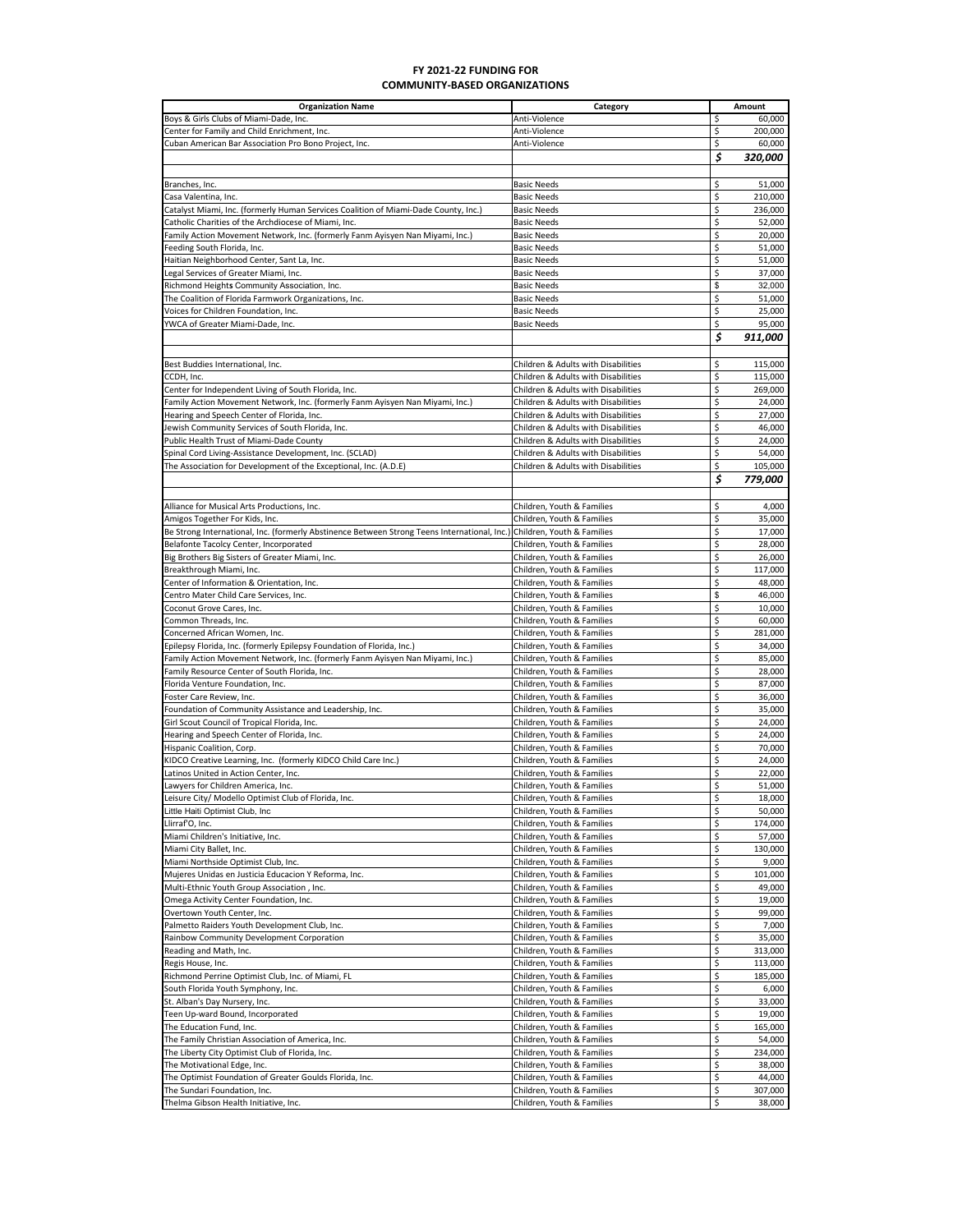### **FY 2021‐22 FUNDING FOR COMMUNITY‐BASED ORGANIZATIONS**

| <b>Organization Name</b>                                                              | Category                   |    | Amount    |
|---------------------------------------------------------------------------------------|----------------------------|----|-----------|
| University of Miami                                                                   | Children, Youth & Families | \$ | 28,000    |
| Urgent, Inc.                                                                          | Children, Youth & Families | \$ | 20,000    |
| Voices for Children Foundation, Inc.                                                  | Children, Youth & Families | \$ | 19,000    |
| Girl Power Rocks, Inc. (World Literacy Crusade of FL., Inc.)                          | Children, Youth & Families | \$ | 110,000   |
|                                                                                       |                            | \$ |           |
|                                                                                       |                            |    | 3,666,000 |
|                                                                                       |                            |    |           |
| Concerned African Women, Inc.                                                         | Criminal Justice           | \$ | 163,000   |
| Institute for Child and Family Health, Inc.                                           | <b>Criminal Justice</b>    | \$ | 52,000    |
| Public Health Trust of Miami-Dade County, Florida                                     | <b>Criminal Justice</b>    | \$ | 200,000   |
| Regis House, Inc.                                                                     | <b>Criminal Justice</b>    | \$ | 38,000    |
| The Institute of Black Family Life, Inc.                                              | <b>Criminal Justice</b>    | \$ | 8,000     |
| Thelma Gibson Health Initiative, Inc.                                                 | <b>Criminal Justice</b>    | \$ | 16,000    |
| Girl Power Rocks, Inc. (World Literacy Crusade of FL., Inc.)                          | <b>Criminal Justice</b>    | \$ | 90,000    |
|                                                                                       |                            |    |           |
|                                                                                       |                            | \$ | 567,000   |
|                                                                                       |                            |    |           |
| Allapattah Community Action, Inc.                                                     | <b>Elder Needs</b>         | \$ | 70,000    |
| Ayuda, Inc.                                                                           | <b>Elder Needs</b>         | \$ | 57,000    |
| Catholic Charities of the Archdiocese of Miami, Inc.                                  | <b>Elder Needs</b>         | \$ | 48,000    |
| Centro Campesino-Farmworker Center, Inc.                                              | <b>Elder Needs</b>         | \$ | 53,000    |
| Communities United, Inc.                                                              | <b>Elder Needs</b>         | \$ | 57,000    |
|                                                                                       |                            | \$ |           |
| Community Coalition, Inc.                                                             | <b>Elder Needs</b>         |    | 59,000    |
| De Hostos Senior Center Inc.                                                          | <b>Elder Needs</b>         | \$ | 140,000   |
| Easter Seals South Florida, Inc.                                                      | <b>Elder Needs</b>         | \$ | 99,000    |
| Guardianship Program of Dade County, Inc.                                             | <b>Elder Needs</b>         | \$ | 18,000    |
| Holy Temple Human Services Corporation, Inc.                                          | <b>Elder Needs</b>         | \$ | 47,000    |
| Jewish Community Services of South Florida, Inc.                                      | <b>Elder Needs</b>         | \$ | 258,000   |
| Josefa Perez de Castano Kidney Foundation, Inc.                                       | <b>Elder Needs</b>         | \$ | 46,000    |
| Little Havana Activities & Nutrition Centers of Dade County, Inc.                     | <b>Elder Needs</b>         | \$ | 371,000   |
|                                                                                       |                            |    |           |
| Masada Home Care, Inc.                                                                | <b>Elder Needs</b>         | \$ | 40,000    |
| Miami Lighthouse for the Blind and Visually Impaired, Inc.                            | <b>Elder Needs</b>         | \$ | 120,000   |
| Michael-Ann Russell Jewish Community Center, Inc.                                     | <b>Elder Needs</b>         | \$ | 83,000    |
| North Miami Foundation for Senior Citizens' Services, Inc.                            | <b>Elder Needs</b>         | \$ | 188,000   |
| Senior L.I.F.T. Center, Inc.                                                          | <b>Elder Needs</b>         | \$ | 46,000    |
| Southwest Social Services Programs, Inc.                                              | <b>Elder Needs</b>         | \$ | 195,000   |
| United Home Care Services, Inc.                                                       | <b>Elder Needs</b>         | \$ | 136,000   |
|                                                                                       |                            | \$ |           |
|                                                                                       |                            |    | 2,131,000 |
|                                                                                       |                            |    |           |
| Curley's House of Style, Inc.                                                         | Food Program               | \$ | 300,000   |
| Farm Share, Inc.                                                                      | Food Program               | \$ | 460,000   |
| Feeding South Florida, Inc.                                                           | Food Program               | \$ | 300,000   |
| MJD Wellness and Community Center, Inc                                                | Food Program               | \$ | 300,000   |
| Victory for Youth, Inc. (Share Your Heart)                                            | Food Program               | \$ | 500,000   |
|                                                                                       |                            |    |           |
|                                                                                       |                            | \$ | 1,860,000 |
|                                                                                       |                            |    |           |
| Banyan Community Health Center, Inc.                                                  | Health                     | \$ | 51,000    |
| Care Resource Community Health Centers, Inc. (formerly Community AIDS Resource, Inc.) | Health                     | \$ | 83.000    |
| Epilepsy Florida, Inc. (formerly Epilepsy Foundation of Florida, Inc.)                | Health                     | \$ | 66,000    |
| Latinos Salud, Inc.                                                                   | Health                     | \$ | 109,000   |
| Liga Contra el Cancer, Inc.                                                           | Health                     | \$ | 83,000    |
| Regis House, Inc.                                                                     | Health                     | \$ | 14,000    |
|                                                                                       |                            |    |           |
| The Women's Breast & Heart Initiative, Florida Affiliate, Inc.                        | Health                     | \$ | 55,000    |
| Thelma Gibson Health Initiative, Inc.                                                 | Health                     | \$ | 16,000    |
|                                                                                       |                            | \$ | 477,000   |
|                                                                                       |                            |    |           |
| Americans for Immigrant Justice, Inc.                                                 | Immigrants/ New Entrants   | \$ | 48,000    |
| Cuban American Bar Association Pro Bono Project, Inc.                                 | Immigrants/ New Entrants   | \$ | 32,000    |
| Haitian Neighborhood Center, Sant La, Inc.                                            | Immigrants/ New Entrants   | \$ | 28,000    |
| Legal Services of Greater Miami, Inc.                                                 |                            | \$ |           |
|                                                                                       | Immigrants/ New Entrants   |    | 35,000    |
| St. Thomas University, Inc.                                                           | Immigrants/ New Entrants   | \$ | 50,000    |
| WeCount!. Inc.                                                                        | Immigrants/ New Entrants   | \$ | 40,000    |
| Youth Co-Op, Inc.                                                                     | Immigrants/ New Entrants   | \$ | 150,000   |
|                                                                                       |                            | \$ | 383,000   |
|                                                                                       |                            |    |           |
|                                                                                       | Other                      | Ś  | 8,000     |
| Carrfour Supporting Housing, Inc.                                                     |                            |    |           |
| <b>Community Smiles</b>                                                               | Other                      | \$ | 200,000   |
| Fairchild Tropical Botanic Garden, Inc.                                               | Other                      | \$ | 66,000    |
| Florida International University, Inter-American Conference of Mayors                 | Other                      | \$ | 17,000    |
| Hampton House, Inc.                                                                   | Other                      | \$ | 500,000   |
| Jewish Community Services of South Florida, Inc.                                      | Other                      | \$ | 46,000    |
| Legal Services of Greater Miami, Inc.                                                 | Other                      | \$ | 26,000    |
| Neighbors and Neighbors Association, Inc.                                             | Other                      | \$ | 33,000    |
|                                                                                       |                            | \$ |           |
| The Sundari Foundation, Inc.                                                          | Other                      |    | 520,000   |
| Transition, Inc.                                                                      | Other                      | \$ | 78,000    |
|                                                                                       |                            | \$ | 1,494,000 |
|                                                                                       |                            |    |           |
| Better Way of Miami, Inc.                                                             | <b>Special Needs</b>       | \$ | 400,000   |
| Camillus House, Inc.                                                                  | <b>Special Needs</b>       | \$ | 53,000    |
|                                                                                       |                            | \$ | 40,000    |
| Cuban American Bar Association Pro Bono Project, Inc.                                 | <b>Special Needs</b>       |    |           |
| Douglas Gardens Community Mental Health Center of Miami Beach, Inc.                   | <b>Special Needs</b>       | \$ | 11,000    |
| Easter Seals South Florida, Inc.                                                      | <b>Special Needs</b>       | \$ | 188,000   |
| Kristi House, Inc.                                                                    | <b>Special Needs</b>       | \$ | 418,000   |
| Legal Services of Greater Miami, Inc.                                                 | <b>Special Needs</b>       | \$ | 64,000    |